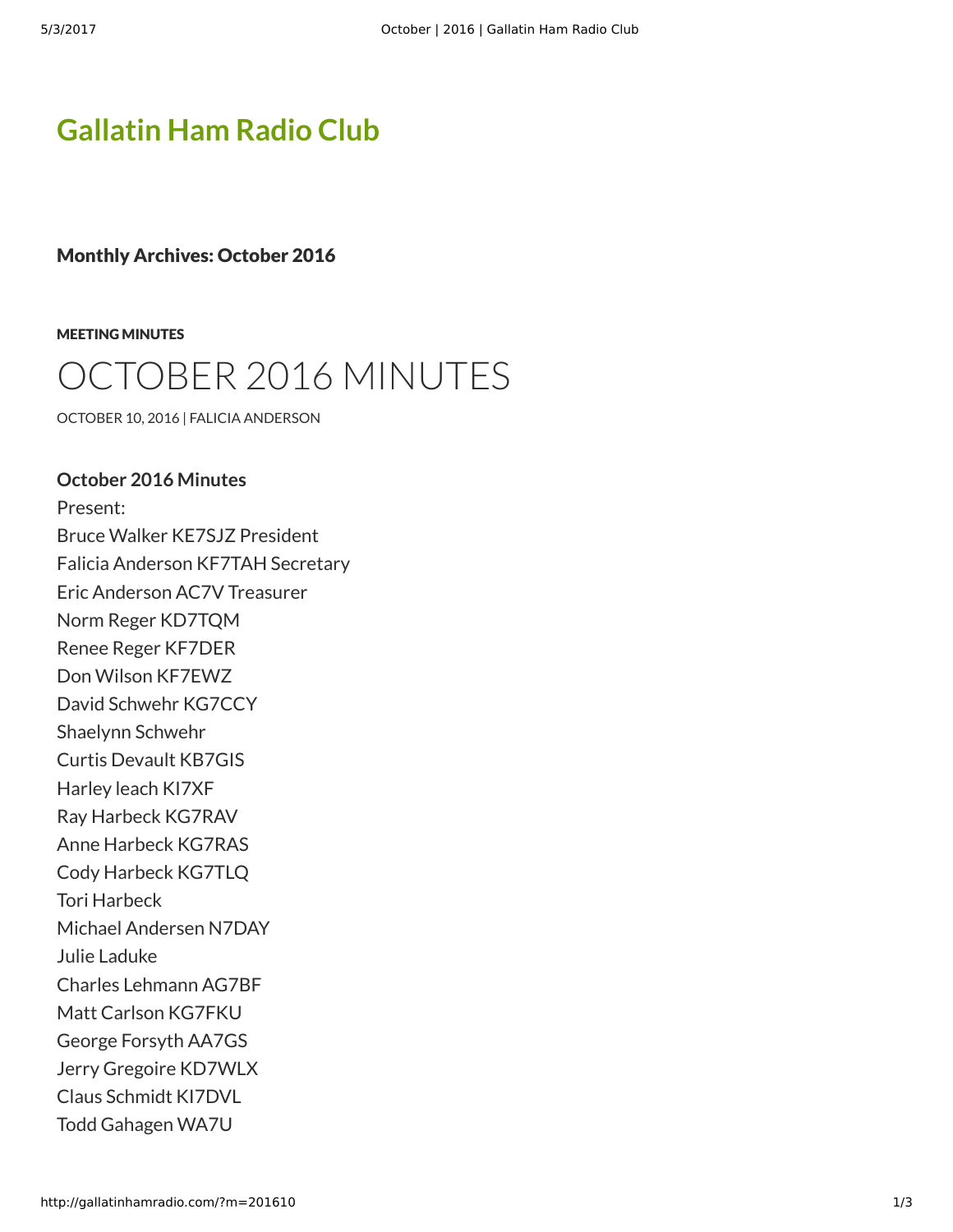**Call to Order:** Bruce Walker KE7SJZ called the meeting to order @7:00 PM. Followed by introductions. **Minutes:** Minutes accepted **Treasurer's report:** Beginning balance of \$749.44, plus \$270 in dues and donations; leaving an ending balance of \$1,019.44 **Ham test:** Saturday, October 8th **ERA:** Ray Harbeck KG7RAV-not much -Neil Ramhorst KL7JGS did find a few noise sources and is working on fixing it **SAR:** Anne Harbeck KG7RAS-People are still getting lost and found **School Club:** Not happening this year **88 Net:** There were seven check-ins **Foxhunt:** Nothing, maybe in a week from this Saturday **HF:** Todd Gahagen WA7U-relatively good MSU Ham Club: David Schwehr KG7CCY-first meeting was last week, three people showed up. We are

working on flyers

### **Old Business:**

• Bridger Ridge Run Association- Todd Gahagen WA7U; \$8,400 needs to be collected for the new building from the ham group, not \$700 like previously thought. This would be collected over a seven year period in addition to what the club is paying now. The building would then be paid for and nothing more would be owed except for the monthly charge

-If you would like to donate there is a donate button on the ERA webpage

- Tour DE Cure-Jerry Gregoire KD7WLX; went really well. There were 23 crew members. The Ham crew did great. Thank you everyone
- Belgrade Fall Fest-Norm Reger KD7TQM; went good, had enough people. Thank you

### **New Business:**

• Civil Air Club/SAR needs an air band receiver

• Elections for officers will be held in December. Are you interested? Talk to Bruce Walker KE7SJZ President or any other officer

• Holiday Dinner is coming up in January; please think of where and when. Johnny Corino's was a suggestion

### **Announcements/Information:**

• George Forsyth AA7GS, Section manager for the ARRL

-George sent a list of events to net operators. There will be a state wide event on October 19th at 10:19. This is just to see how many will check in

• Common Law Grand Jury wants to get involved in ham radio. It was suggested that they talk to Larry Springer about classes to take. It was also recommended to check out the books in the public library and Ham study apps online